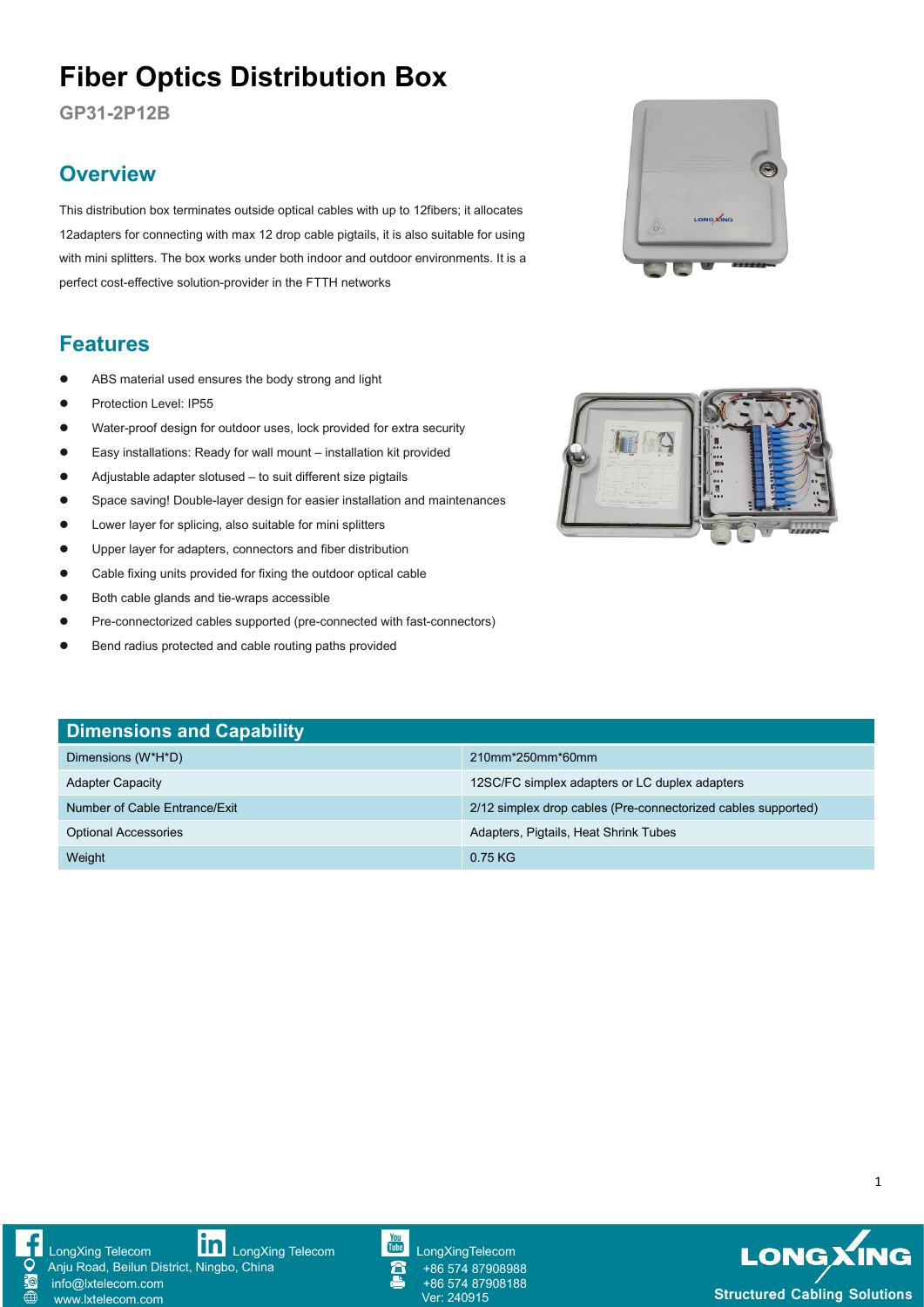| <b>Operation Conditions</b> |                                                                                        |  |
|-----------------------------|----------------------------------------------------------------------------------------|--|
| Temperature                 | -10℃ to 50℃ (Other materials available upon request for extreme<br>weather conditions) |  |
| Humidity                    | 95% at 40℃                                                                             |  |
| Air Pressure                | 70kPa - 106kPa                                                                         |  |

| <b>Shipping Information</b> |                                                                      |
|-----------------------------|----------------------------------------------------------------------|
| Package Contents            | Distribution box: 1 unit; Wall mount installation accessories: 1 set |
| Package Dimensions (W*H*D)  | 230mm*270mm*80mm                                                     |
| <b>Material</b>             | Carton box                                                           |
| Weight                      | 1.5 KG                                                               |
| Lead Time                   | 10-15 working days normally                                          |

## **Part Details**











+86 574 87908988 +86 574 87908188



2